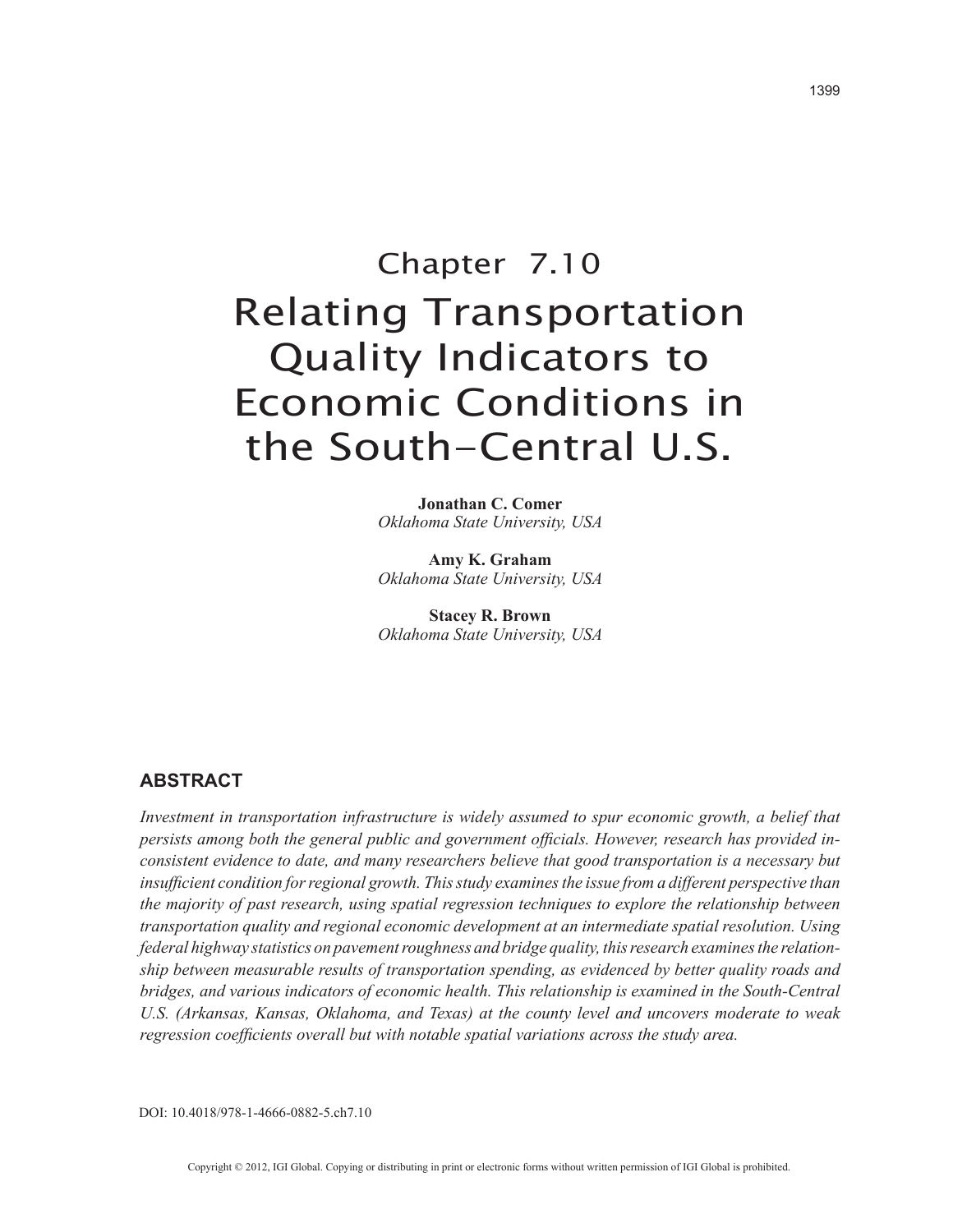# **INTRODUCTION**

The link between transportation investment and economic development has generated much research but little agreement about the direction of causality, appropriate analysis methods, optimal spatial scales, or the meaning of results. However, expenditures on public works projects face everincreasing scrutiny from a populace that demands evidence documenting the benefits. Given the complex nature of the U.S. economy, the myriad direct and indirect effects that transportation spending catalyzes (Kanaroglou, Anderson, & Kazakov, 1998), and the varied perspectives brought to the problem by economists, geographers, and planners, it seems unlikely that widespread agreement will ever emerge. Further, the polarization of American politics into extreme camps regarding governmental fiscal policy probably means that there will never be another public works project in this country, such as the U.S. Interstate System, that enjoys universal support and recognition for its positive impacts. As such, the best that can be achieved is the pursuit of multiple, parallel lines of inquiry in the hopes that such studies produce converging results that satisfy a majority of stakeholders. Such evidence would be useful to political leaders and policy makers when evaluating past and proposing future projects.

This paper approaches the problem from an explicitly spatial perspective, focusing on how the relationship between transportation quality and economic development varies across the study area. In contrast to project-specific, cost-benefit analyses (CBAs) most commonly conducted by economists, transportation departments, and governmental agencies, this paper takes a broader view by examining cross-sectional relationships across a larger study area in the South-Central U.S. In addition to expanding the scale of analysis beyond the individual project, this research is especially interested in the degree to which the relationship between transportation quality and economic health might vary spatially. Such evidence would be useful to both planning and governmental agencies because it would provide guidance as to which portions of the study area might respond more directly and favorably to the economic stimulus of new transportation investments and presumably of improved transportation quality.

# **MOTIVATION AND STUDY AREA**

This research was spurred by questions about how the overall transportation inventory of an area influences its economic development. It was part of a larger project funded by an Oklahoma Transportation Center (OTC) grant that sought to measure Oklahoma's comparative transportation advantages with respect to its neighbors. This paper specifically evaluates linkages between economic development and transportation infrastructure with a goal of assessing the strength and spatial variation of the relationship between highway conditions and socioeconomic indicators across Oklahoma and three of its neighbors, Arkansas, Kansas, and Texas (Figure 1). These three states are included because they are more integrated and connected to Oklahoma via their long shared borders, enjoy relatively swift and smooth transportation routes between their major cities, and possess a strong degree of regional integration, traits that Oklahoma's other three neighbors, Colorado, Missouri, and New Mexico, do not exhibit to nearly the same degree.

In light of the fact that just \$27 billion of the \$787 billion "stimulus package" of 2009 was allocated to transportation projects (AASHTO, 2009) and the fact that many state governments have spent that money disproportionately in rural areas to satisfy constituents (Cooper & Palmer, 2009), this research is particularly timely given the heavily rural nature of the study area. Past research (Comer & Finchum, 2001, 2004, 2006) has demonstrated that highways are often the lifeblood of many small towns in Oklahoma, and